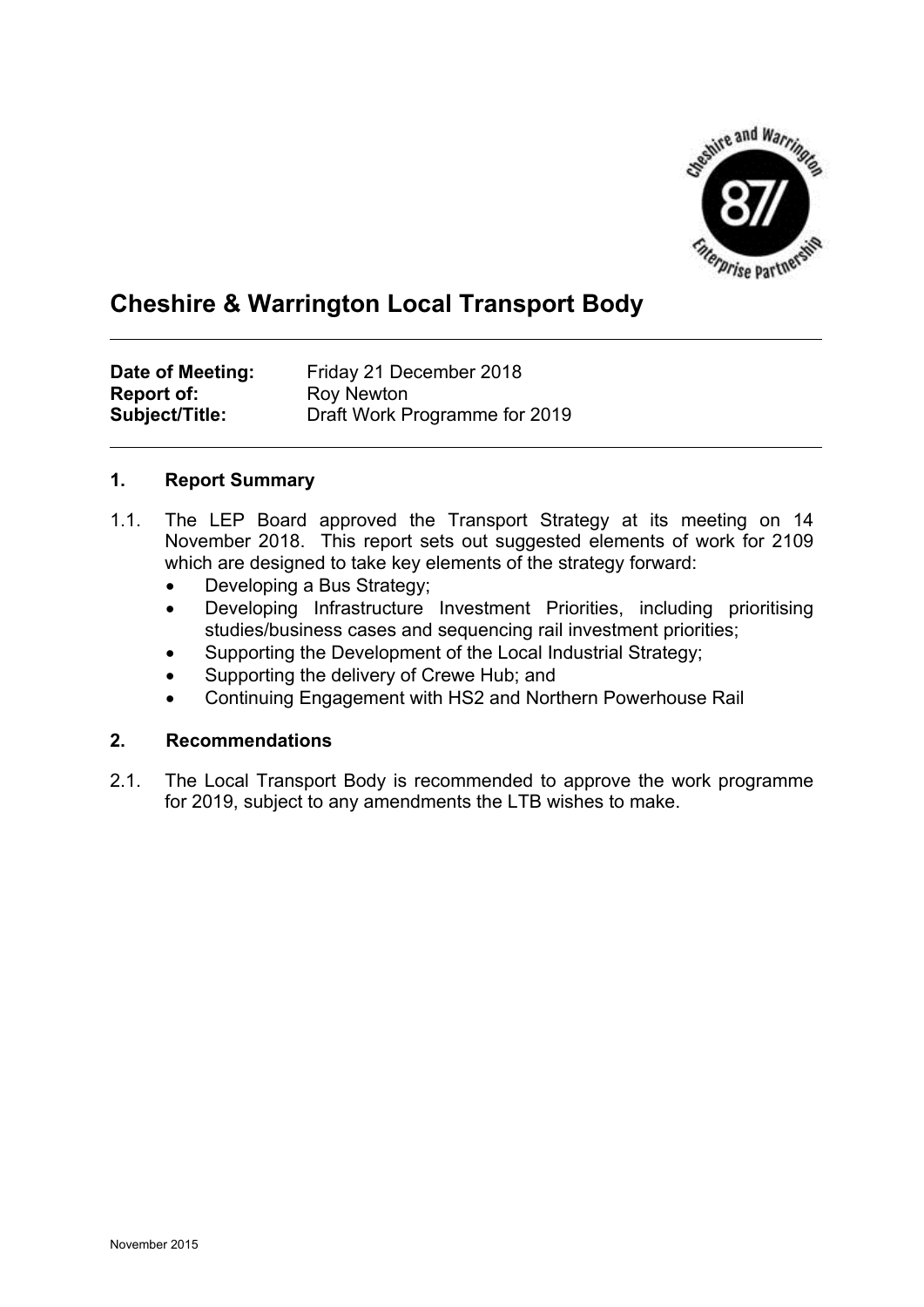## **3. Proposed Work Programme for 2019**

## *Developing a Bus Strategy*

- 3.1. The Transport Strategy emphasises that travel by bus will be crucial for the success of local economies but is currently underutilised as a mode in the subregion. A significant contributor to the underutilisation of bus use across the sub region is the poor quality of connections and frequencies currently displayed across the network. The limited nature of services is encouraging greater dependency on car use as the dominate mode of travel, which is putting greater pressure on parking facilities at stations and places of employment. The changing economy from traditional 9-5 to more flexible employment means that poor bus connectivity is also constraining job opportunities, because many services are not operating in alignment with changing shift patterns or accommodating more flexible working (e.g. part time work or working across multiple locations).
- 3.2. The introduction of the Bus Services Act, (June 2017) provides new bus powers and obligations that provide different models for managing the local bus market and enhancing the passenger experience. The Strategy proposes that the LEP works collaboratively with the local authorities and bus industry to identify how the bus network can meet the changing needs of users and business including how it can appropriately accommodate the specific needs of older and disabled people.
- 3.3. The aim of the Bus Strategy will be to identify how we can collectively improve the quality and frequency of public transport links to and from key locations such as educational institutions, places of work, hospitals, and towns and cities. It will seek to identify opportunities to reduce the need to transfer between bus services across the network where possible, but where a change is necessary it will look at how the quality of integration and interchange can be improved. A key component of the strategy will be to identify measures which are affordable to deliver and which will attract additional usage to make services sustainable over the long-term. It will also need to identify solutions which accommodate older users, particularly those experiencing isolation.
- 3.4. It will also be necessary to work closely with Merseytravel and TfGM to align cross boundary strategies.

#### *Developing Infrastructure Investment Priorities*

3.5. The work undertaken to develop the sub-regional prospectus also identified a long-list of infrastructure requirements, a large proportion being transport proposals. These are consistent with the schemes identified in the Transport Strategy. From a transport perspective the next step will be to identify the timing of and funding for business case development and is discussed in a separate paper on the agenda. The work currently underway to identify the sequencing of rail investment will also need to be completed in 2019 and feed into the overall investment priorities.

#### *Supporting the Development of the Local Industrial Strategy*

3.6. Cheshire & Warrington has been chosen as one of six areas to take part in the second wave of Local Industrial Strategy development. Key themes for the strategy include maintaining our competitive advantage, raising productivity,